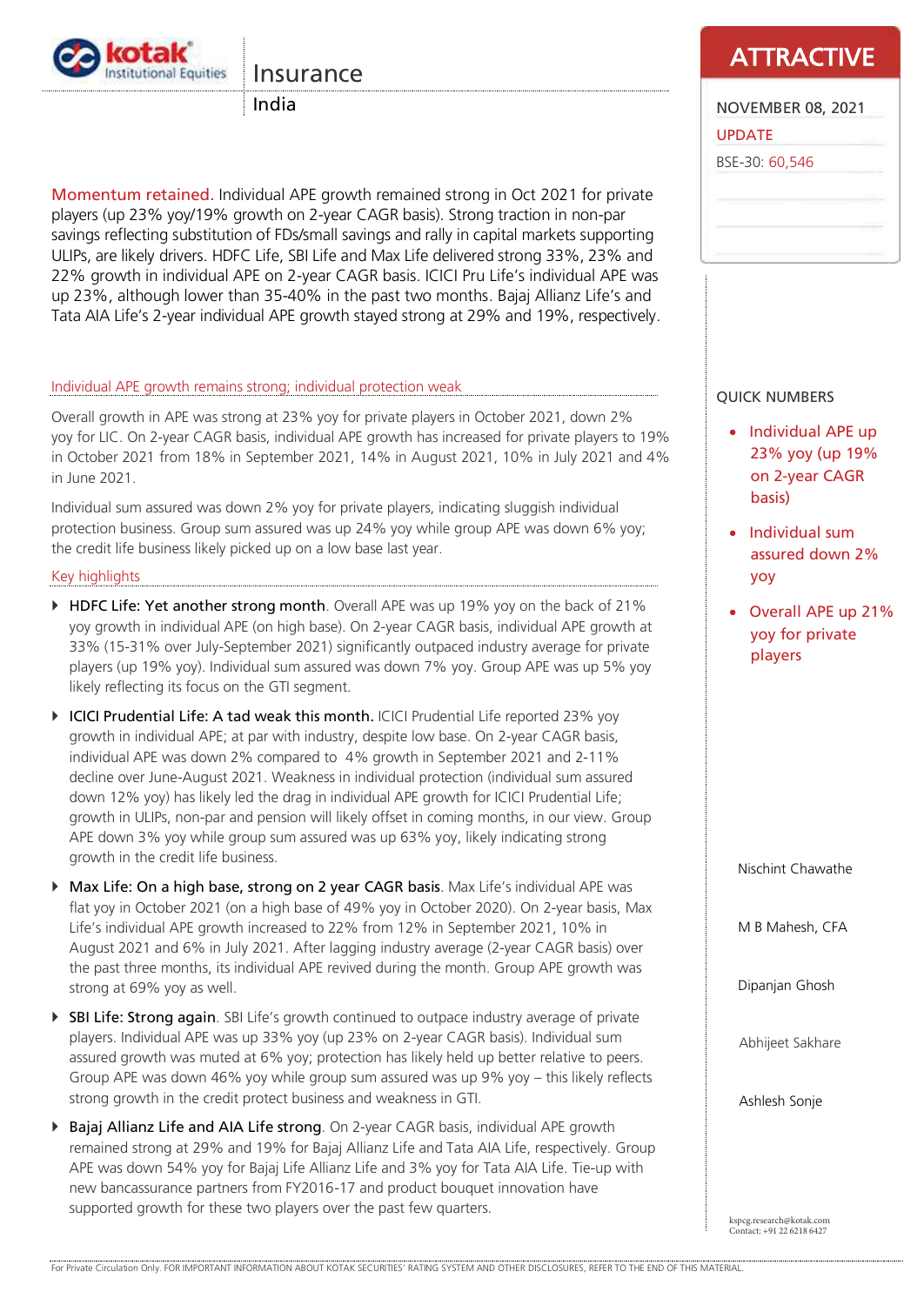#### Exhibit 1: 23% yoy growth in individual APE for private players in October 2021 APE in individual and group businesses, March fiscal year-ends, October 2021, 7MFY22 (Rs mn)

|                              |            |                      | Oct-21 |                      |        |                      |            |                      | 7MFY22 |                       |         |                      |
|------------------------------|------------|----------------------|--------|----------------------|--------|----------------------|------------|----------------------|--------|-----------------------|---------|----------------------|
|                              | Individual | yoy<br>growth<br>(%) | Group  | yoy<br>growth<br>(%) | Total  | yoy<br>growth<br>(%) | Individual | yoy<br>growth<br>(%) | Group  | yoy<br>growth<br>(% ) | Total   | yoy<br>growth<br>(%) |
| Aegon Life                   | 6          | (87)                 | 0      | (96)                 | 6      | (88)                 | 79         | (70)                 | 5      | (62)                  | 84      | (69)                 |
| Aviva Life                   | 158        | 14                   | 5      | 12                   | 163    | 14                   | 828        | 14                   | 51     | 39                    | 879     | 15                   |
| Bajaj Allianz Life           | 2.748      | 61                   | 218    | (54)                 | 2,967  | 36                   | 15,806     | 53                   | 2,325  | 37                    | 18,131  | 50                   |
| Bharti Axa Life              | 505        | 31                   | 14     | 37                   | 520    | 32                   | 3,280      | 33                   | 89     | 48                    | 3,369   | 33                   |
| Canara HSBC                  | 798        | 10                   | 69     | 109                  | 866    | 14                   | 5,536      | 45                   | 764    | 53                    | 6,299   | 46                   |
| Pramerica Life               | 88         | (1)                  | 12     | 9                    | 100    | $\circ$              | 633        | (4)                  | 83     | 75                    | 716     |                      |
| Future Generali Life         | 207        | 19                   | 10     | (26)                 | 217    | 16                   | 1,211      | (9)                  | 93     | 101                   | 1,304   | (5)                  |
| HDFC Life                    | 6.620      | 21                   | 928    | 5                    | 7,548  | 19                   | 40.808     | 22                   | 6,320  | 21                    | 47,127  | 22                   |
| <b>ICICI Prudential Life</b> | 5,336      | 23                   | 374    | (3)                  | 5,711  | 21                   | 31,214     | 35                   | 2,880  | 32                    | 34,094  | 34                   |
| Aegas Federal Life           | 328        | 48                   | 13     | 143                  | 341    | 50                   | 1.777      | 54                   | 68     | 106                   | 1.846   | 55                   |
| India First Life             | 1,096      | 48                   | 87     | $\overline{4}$       | 1,183  | 44                   | 6,050      | 71                   | 657    | 5                     | 6,708   | 61                   |
| Exide Life                   | 560        | 27                   | 5      | (20)                 | 565    | 26                   | 3,361      | 33                   | 89     | 175                   | 3,450   | 35                   |
| Max Life                     | 3,420      | $\circ$              | 80     | 69                   | 3,500  |                      | 24,290     | 16                   | 424    | 107                   | 24,714  | 17                   |
| Reliance Life                | 672        | 2                    | 7      | -1                   | 679    | $\overline{2}$       | 4,346      | $\overline{4}$       | 95     | 349                   | 4,442   | 5                    |
| SBI Life                     | 10,484     | 33                   | 331    | (46)                 | 10,815 | 27                   | 60,407     | 47                   | 4,145  | (23)                  | 64,552  | 39                   |
| Shriram Life                 | 328        | (6)                  | 32     | (28)                 | 360    | (8)                  | 2,419      | 9                    | 170    | 93                    | 2,589   | 12                   |
| Star Union Dai-chi Life      | 701        | 71                   | 36     | 128                  | 737    | 73                   | 4.603      | 75                   | 374    | 210                   | 4.977   | 81                   |
| Tata AIA Life                | 2,422      | 3                    | 24     | (3)                  | 2,446  | 3                    | 18,349     | 21                   | 113    | 54                    | 18,461  | 21                   |
| Private players              | 40,837     | 23                   | 2,842  | (6)                  | 43,679 | 21                   | 252,159    | 30                   | 22,026 | 17                    | 274,185 | 29                   |
| LIC                          | 24,040     | (2)                  | 8,961  |                      | 33,001 | (1)                  | 152,193    | 3                    | 72,168 | 2                     | 224,361 | 2                    |
| <b>Total Premium</b>         | 64,878     | 13                   | 11,803 | (1)                  | 76,680 | 10                   | 404,352    | 18                   | 94,194 | 5                     | 498,547 | 16                   |

#### Source: IRDAI, LIC Council, Kotak Institutional Equities

Exhibit 2: Strong revival in individual APE growth for SBI Life over the past few months APE growth, March fiscal year-ends, October 2018-October 2021 (%)



Source: IRDAI, LIC Council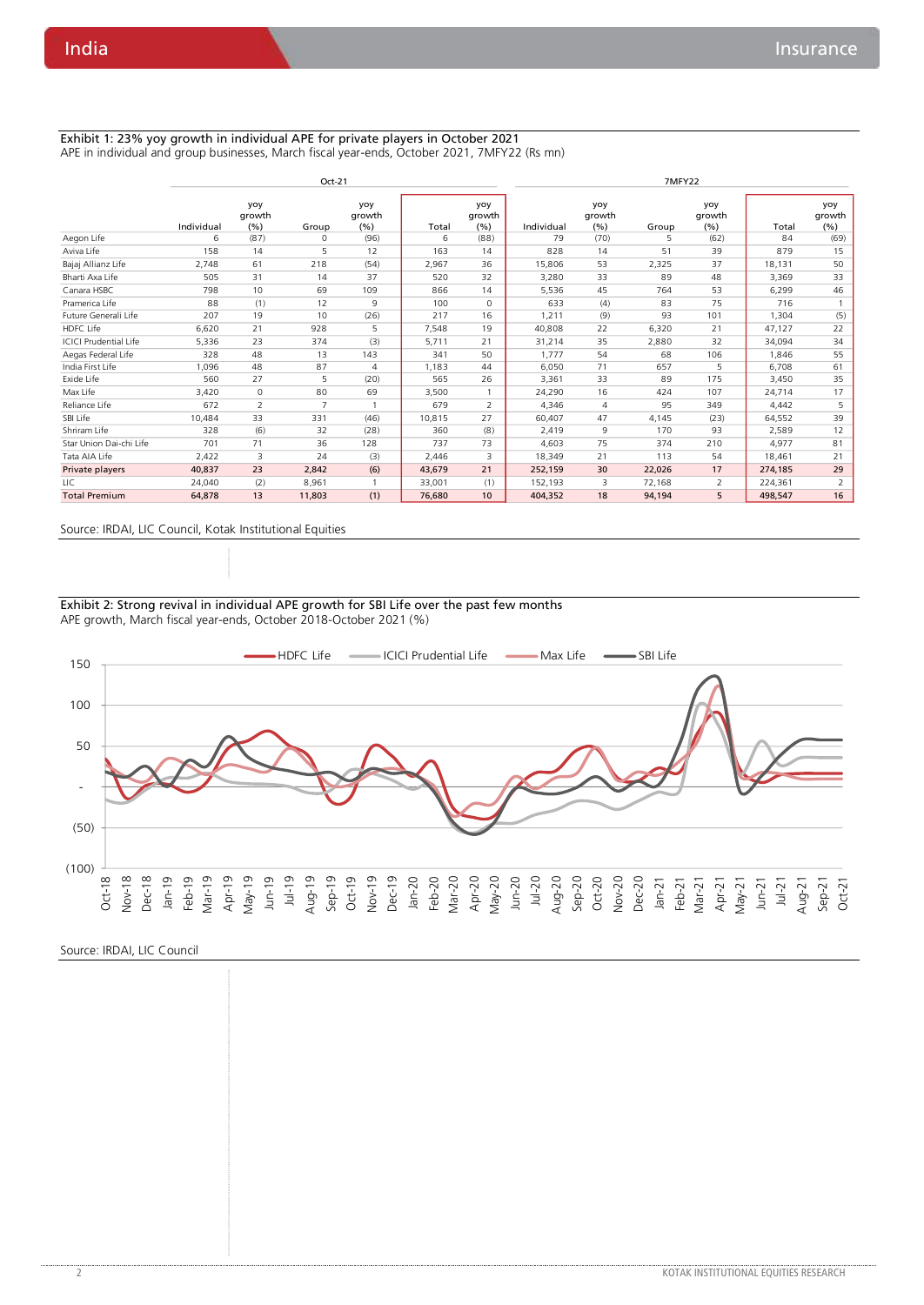#### Exhibit 3: 2-year individual APE CAGR strong for HDFC Life, SBI Life and Max Life

Individual APE CAGR for select life insurance companies, March fiscal year-ends, 2017-2021, 1QFY20-2QFY22, September 2020-October 2021

|                              |      |               |     |                          |        |        | 2-year individual APE CAGR (%) |               |      |        |                 |                 |                 |          | Individual APE CAGR (%) |                 |     |        |        | 2-year individual APE CAGR (%) |        |                          |                 |
|------------------------------|------|---------------|-----|--------------------------|--------|--------|--------------------------------|---------------|------|--------|-----------------|-----------------|-----------------|----------|-------------------------|-----------------|-----|--------|--------|--------------------------------|--------|--------------------------|-----------------|
|                              |      | Sep-20 Oct-20 |     | Nov-20 Dec-20            | Jan-21 | Feb-21 | Mar-21                         | Apr-21 May-21 |      | Jun-21 | Jul-21          | Aug-21          | Sep-21          | $Oct-21$ | 2019-21                 | 2018-21 2017-21 |     | 10FY21 | 2QFY21 | 3OFY21                         | 4QFY21 | 1QFY22                   | 20FY22          |
| Bajaj Allianz                |      |               |     |                          |        |        |                                | 39            |      | 16     | 34              |                 |                 | 29       | 19                      |                 | 25  |        |        | 20                             | 20     | $\overline{\phantom{a}}$ | 34              |
| <b>HDFC Life</b>             |      |               |     | 23                       | 18     |        |                                | 18            | (12) | (2)    | 15              | 20              | 31              | 33       | 18                      | 14              | 18  |        |        |                                | 16     | (1)                      | 22              |
| <b>ICICI Prudential Life</b> | (16) | (4)           | (9) | (9)                      | (6)    | (5)    |                                | (14)          | (22) | (10)   | (11)            | (2)             |                 | (2)      | (12)                    | (10)            | (4) | (28)   | (19)   | (8)                            | (3)    | (15)                     | (3)             |
| Kotak                        |      | (4)           | (4) |                          | 10     |        |                                |               | (15) |        |                 |                 | ۹               | 18       |                         |                 |     |        |        | (0)                            |        |                          |                 |
| Max Life                     |      | 2А            |     |                          |        |        |                                | 33            | (5)  | 15     |                 | 10 <sup>1</sup> | 12 <sub>1</sub> | 22       |                         |                 |     |        |        | 19                             |        |                          | 10 <sup>1</sup> |
| Reliance Life                | (5)  |               |     |                          |        |        |                                | (16)          | (17) |        | (3)             |                 | (2)             |          |                         |                 |     | (7)    |        |                                |        | (10)                     | (1)             |
| SBI Life                     |      |               |     |                          |        |        |                                |               | (29) |        | 4               | 20              | 22              | 23       |                         |                 |     |        |        | 10                             |        | (8)                      | 191             |
| Tata AIA Life                | 26   | 29            |     | 15                       |        | 24     |                                |               | (2)  |        | 29              |                 |                 | 19       | 24                      | 35              | 34  | 42     | 26.    |                                | 19     |                          | 32              |
| Others                       |      |               |     |                          |        |        |                                |               | (18) |        |                 |                 |                 | 21       |                         |                 |     | (14)   | (2)    |                                |        | (3)                      | 11              |
| Private sector               |      |               |     | 10                       |        |        |                                |               | (16) |        | 10 <sup>1</sup> | 14              | 18              | 19       | b                       |                 | 12  | (3)    |        |                                |        |                          | 14              |
| LIC                          | (3)  |               | (4) | $\overline{\phantom{a}}$ |        |        |                                |               | (13) |        |                 |                 | 13              |          |                         |                 |     | (4)    |        |                                |        |                          |                 |

Source: IRDAI, LIC Council, Kotak Institutional Equities

#### Exhibit 4: Individual APE up 23% yoy in October 2021

Yoy growth in adjusted individual business premium, March fiscal year-ends, September 2020-October 2021 (%)

|                              | $Sen-20$ |        | Oct-20 Nov-20 Dec-20 |        | Jan-21 | Feb-21 | Mar-21 |       | Apr-21 May-21 | Jun-21 | Jul-21 | Aug-21 | $Sen-21$ | $Oct-21$ |
|------------------------------|----------|--------|----------------------|--------|--------|--------|--------|-------|---------------|--------|--------|--------|----------|----------|
| Bajaj Allianz                | 16.2     | 3.0    | (5.3)                | 41.3   | 31.7   | 43.2   | 103.8  | 91.7  | 31.9          | 40.6   | 39.1   | 53.0   | 63.4     | 61.3     |
| Birla Sunlife                | 36.1     | 21.4   | (26.2)               | 19.8   | 12.1   | 13.4   | 61.4   | 30.0  | (15.4)        | 10.1   | 16.6   | 34.2   | 30.7     | 5.0      |
| Canara HSBC                  | (23.3)   | 39.0   | (6.4)                | 14.6)  | 16.0   | 50.9   | 139.8  | 139.2 | 37.7          | 32.3   | 56.8   | 64.4   | 48.5     | 9.8      |
| <b>HDFC Life</b>             | 43.2     | 45.3   | 20.4                 | 3.8    | 24.4   | 16.1   | 75.4   | 95.8  | 16.6          | (0.3)  | 18.4   | 26.5   | 20.1     | 21.3     |
| <b>ICICI Prudential Life</b> | (23.9)   | (21.6) | (30.8)               | (23.9) | (7.3)  | 6.3    | 98.1   | 65.0  | 27.7          | 42.9   | 25.3   | 34.3   | 41.0     | 23.2     |
| India First                  | (4.5)    | 27.6   | 6.8                  | 1.1    | 1.5    | 5.4    | 53.0   | 315.7 | 34.4          | 88.7   | 75.3   | 63.2   | 61.6     | 48.1     |
| Kotak                        | (5.7)    | (3.8)  | (23.2)               | (12.7) | 6.1    | 28.8   | 62.6   | 53.0  | (31.5)        | (5.1)  | 2.7    | 35.3   | 26.8     | 45.6     |
| Max Life                     | 16.3     | 48.9   | 7.5                  | 18.3   | 14.7   | 32.1   | 56.2   | 121.4 | 12.5          | 17.2   | 15.6   | 9.3    | 7.5      | 0.3      |
| Reliance Life                | (1.2)    | 5.7    | (1.1)                | 2.8    | 13.1   | 7.1    | 47.1   | 100.1 | (25.3)        | (1.5)  | (3.9)  | 1.9    | (2.3)    | 1.9      |
| SBI Life                     | (4.4)    | 14.0   | (5.7)                | 6.9    | 0.8    | 53.4   | 119.2  | 263.1 | (5.6)         | 12.5   | 51.7   | 67.3   | 56.3     | 33.2     |
| Star Union Daichi            | 3.5      | 45.9   | 17.5                 | 30.8   | 38.5   | 41.6   | 128.3  | 316.9 | 18.9          | 106.6  | 92.2   | 105.9  | 41.0     | 70.5     |
| Tata AIA                     | 25.0     | 36.9   | (0.9)                | 8.6    | 4.3    | 3.5    | 115.8  | 6.4   | (7.5)         | 12.7   | 40.3   | 36.9   | 38.5     | 3.0      |
| Private sector               | 3.6      | 14.4   | (7.1)                | 3.0    | 7.0    | 23.0   | 89.5   | 89.6  | 5.0           | 16.4   | 30.5   | 39.1   | 35.0     | 23.4     |
| LIC                          | 4.8      | 6.0    | (54.3)               | 4.1    | (45.4) | 9.4    | 195.7  | 74.3  | (22.2)        | 1.4    | (4.2)  | (5.1)  | 22.0     | (1.9)    |
| Total                        | 4.1      | 10.7   | (33.0)               | 3.4    | (21.8) | 17.8   | 121.3  | 83.2  | (8.9)         | 10.0   | 15.0   | 18.9   | 30.2     | 12.6     |

#### Source: IRDAI, LIC Council, Kotak Institutional Equities

#### Exhibit 5: Individual APE up 23% yoy versus 35% in September; base month higher as well Yoy growth in adjusted individual business premium, March fiscal year-ends, 2018-2021, September 2020-October 2021 (%)

|                       | 2018  | 2019  | 2020  | 2021   | Sep-20 | $Oct-20$ | <b>Nov-20</b> | Dec-20 | Jan-21 | Feb-21 | Mar-21 |       | Apr-21 May-21 | Jun-21 | Jul-21 | Aua-21 | Sep-21 | $Oct-21$ |
|-----------------------|-------|-------|-------|--------|--------|----------|---------------|--------|--------|--------|--------|-------|---------------|--------|--------|--------|--------|----------|
| Bajaj Allianz         | 38.3  | 24.7  | 10.6  | 28.0   | 16.2   | 3.0      | (5.3)         | 41.3   | 31.7   | 43.2   | 103.8  | 91.7  | 31.9          | 40.6   | 39.    | 53.0   | 63.4   | 61.3     |
| Canara HSBC           | 33.5  | 11.9  | 6.5   | 7.2    | (23.3) | 39.0     | (6.4)         | (14.6) | 16.0   | 50.9   | 139.8  | 39.2  | 37.7          | 32.3   | 56.8   | 64.4   | 48.5   | 9.8      |
| <b>HDFC Life</b>      | 30.8  | 5.4   | 19.0  | 17.3   | 43.2   | 45.3     | 20.4          | 3.8    | 24.4   | 16.1   | 75.4   | 95.8  | 16.6          | (0.3)  | 18.4   | 26.5   | 20.1   | 21.3     |
| ICICI Prudential Life | 16.4  | (4.9) | (6.4) | (17.9) | (23.9) | (21.6)   | (30.8)        | (23.9) | (7.3)  | 6.3    | 98.    | 65.0  | 27.7          | 42.9   | 25.3   | 34.3   | 41.0   | 23.2     |
| India First           | 42.9  | 18.3  | 24.9  | 5.2    | (4.5)  | 27.6     | 6.8           |        | 1.5    | 5.4    | 53.0   | 315.7 | 34.4          | 88.7   | 75.3   | 63.2   | 61.6   | 48.1     |
| Max Life              | 21.8  | 20.7  | 5.2   | 19.4   | 16.3   | 48.9     | 7.5           | 18.3   | 14.7   | 32.1   | 56.2   | 121.4 | 12.5          | 17.2   | 15.6   | 9.3    | 7.5    | 0.3      |
| Reliance Life         | 5.4   | 20.5  | 1.9   |        | (1.2)  | 5.7      | (1.1)         | 2.8    | 13.1   | 7.1    | 47.    | 100.  | (25.3)        | (1.5)  | (3.9)  | 1.9    | (2.3)  | 1.9      |
| SBI Life              | 31.1  | 15.0  | 9.1   | 4.6    | (4.4)  | 14.0     | (5.7)         | 6.9    | 0.8    | 53.4   | 19.2   | 263.  | (5.6)         | 12.5   | 51.7   | 67.3   | 56.3   | 33.2     |
| Star Union Daichi     | (4.5) | (1.9) | (2.1) | 25.1   | 3.5    | 45.9     | 17.5          | 30.8   | 38.5   | 41.6   | 128.3  | 316.9 | 18.9          | 106.6  | 92.2   | 105.9  | 41.0   | 70.5     |
| Tata AIA              | 33.4  | 59.7  | 20.6  | 26.9   | 25.0   | 36.9     | (0.9)         | 8.6    | 4.3    | 3.5    | 15.8   | 6.4   | (7.5)         | 12.7   | 40.3   | 36.9   | 38.5   | 3.0      |
| Private sector        | 24.3  | 12.5  | 4.8   | 7.5    | 3.6    | 14.4     | (7.1)         | 3.0    | 7.0    | 23.0   | 89.5   | 89.6  | 5.0           | 16.4   | 30.5   | 39.1   | 35.0   | 23.4     |
| LIC                   | 13.4  | 4.5   | 8.3   | (3.2)  | 4.8    | 6.0      | (54.3)        | 4.1    | (45.4) | 9.4    | 195.7  | 74.3  | (22.2)        | 1.4    | (4.2)  | (5.1)  | 22.0   | (1.9)    |
| Total                 | 19.3  | 9.0   | 6.2   | 3.0    | 4.1    | 10.7     | (33.0)        | 3.4    | (21.8) | 17.8   | 121.3  | 83.2  | (8.9)         | 10.0   | 15.0   | 18.9   | 30.2   | 12.6     |

Source: IRDAI, LIC Council, Kotak Institutional Equities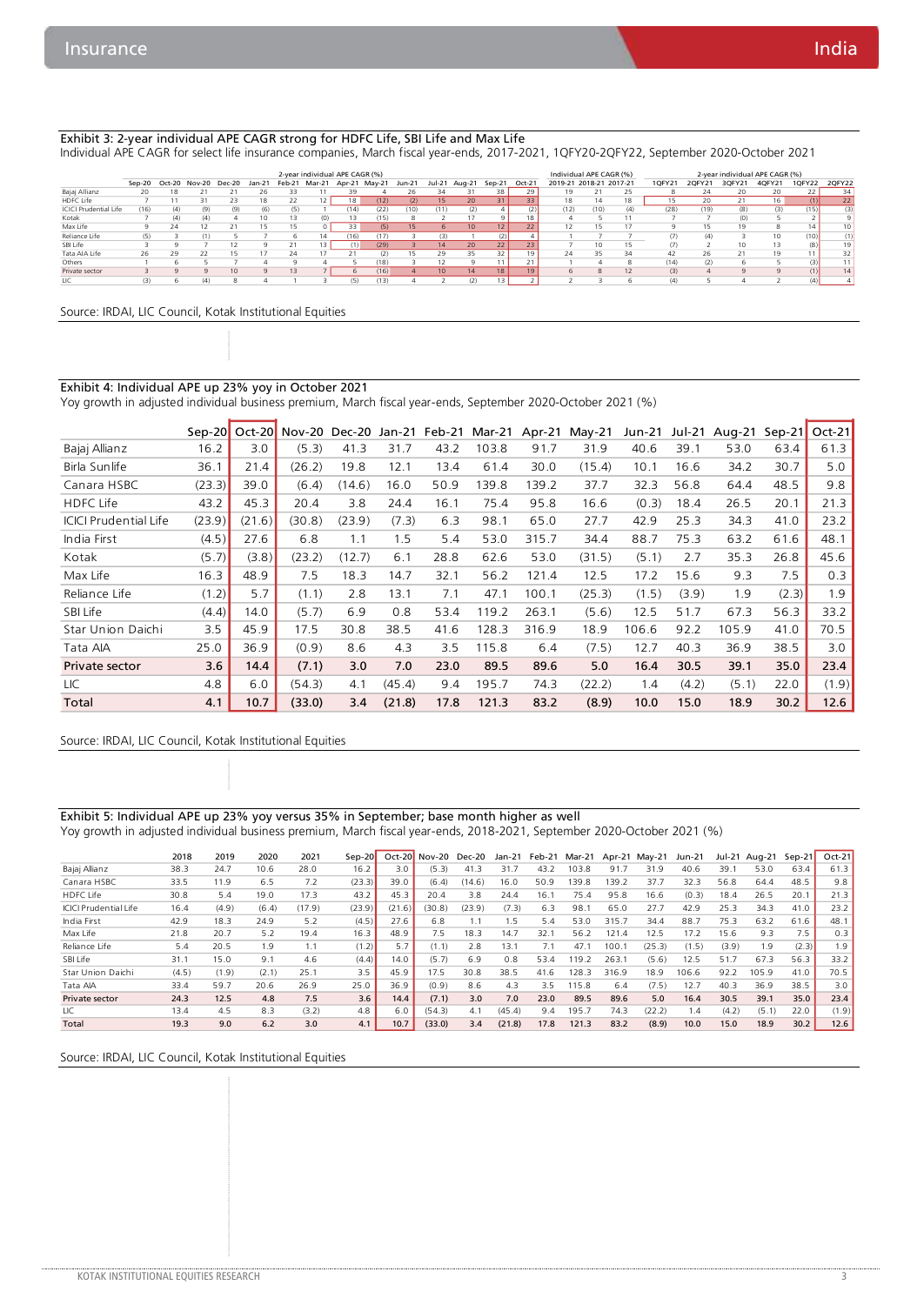#### Exhibit 6: LIC gained market share in individual business on mom basis

Trend in adjusted individual business market share, March fiscal year-ends, 2014-2021, October 2020-October 2021 (%)

|                           | 2014 | 2015 | 2016                          | 2017                 | 2018 | 2019 | 2020 | 2021            |        |      | Oct-20 Nov-20 Dec-20 |                |      | Jan-21 Feb-21 Mar-21 Apr-21 May-21 |      |      | <b>Jun-21</b> |               | Jul-21 Aug-21 Sep-21 |                | Oct-21 |
|---------------------------|------|------|-------------------------------|----------------------|------|------|------|-----------------|--------|------|----------------------|----------------|------|------------------------------------|------|------|---------------|---------------|----------------------|----------------|--------|
| Bajaj Allianz             | 2.2  | 1.9  | .6                            | .9                   | 2.2  | 2.5  | 2.6  | 3.3             | 3.0    | 3.2  | 3.2                  | 3.3            | 3.8  | 3.6                                | 4.2  | 4.0  | 3.9           | 3.7           | 3.7                  | 3.8            | 4.2    |
| Canara HSBC               | 0.6  | 0.8  | 1.0                           | $\mathcal{P}$        | 1.3  | 1.3  | 1.3  | $\overline{.4}$ | 3.،    | 1.3  | 1.4                  |                | .9   | .8                                 | 0.9  |      |               | $\mathcal{A}$ | 1.4                  | 1 <sub>7</sub> |        |
| <b>HDFC Standard Life</b> | 5.2  | 7.3  | 7.6                           | 6.8                  | 7.5  | 7.2  | 8.1  | 9.2             | 9.5    | 10.1 | 8.5                  | 9.6            | 8.7  | 8.0                                | 11.2 | 11.4 | 9.8           | 10.4          | 9.7                  | 9.3            | 10.2   |
| <b>ICICI Prudential</b>   | 7.2  | 11.3 | 11.3                          | 12.0                 | 1.8  | 10.3 | 9.0  | 7.2             | 7.5    | 7.8  | 6.8                  | 7.8            | 8.8  | 72                                 |      | 7.7  | 7.6           |               |                      | 7.9            | 8.2    |
| Max Life                  | 3.9  | 4.8  | 4.8                           | 5.0                  | 5.1  | 5.6  | 5.5  | 6.4             | 5.9    | 6.1  | 6.6                  | 6.5            | 7.7  | 6.5                                | 7.0  | 5.7  |               | 5.9           | 5.8                  | 5.8            | 5.3    |
| Met Life                  | 1.3  | 1.8  |                               | 1.9                  | 1.9  | 2.0  | . 8  | 1.9.            | .7     | 1.9  | 2.0                  | $\overline{8}$ | 2.0  | 2.3                                | 1.6  | 1.9  | .6            | .5            |                      | 1.8            | 1.9    |
| Reliance Life             | 2.5  | 3.0  | 2.0                           | $\cdot$ <sub>3</sub> |      | 1.3  | 1.2  | $\mathcal{D}$   | $\sim$ |      | 1.3                  |                | ຳ    |                                    | 1.9  | 1.2  |               | 0.9           | 0.9                  | 1.0            | 1.0    |
| SBI Life                  | 6.2  |      | 9.7                           | 1.2                  | 12.3 | 12.9 | 13.3 | 13.5            | 13.7   | 15.7 | 19.3                 | 16.2           | 13.3 | $\mathcal{A}$                      | 11.5 | 9.0  | 12.3          | 16.3          | 17.0                 | 16.6           | 16.2   |
| Tata AIA                  | 0.5  | 0.6  | $\mathsf{I} \cdot \mathsf{A}$ | 2.0                  | 2.2  | 3.2  | 3.7  | 4.5             | 4.1    | 4.2  | 4.4                  | 3.8            | 4.4  | 5.4                                | 4.3  | 4.6  | 4.7           | 4.7           | 4.7                  | 4.9            | 3.7    |
| Private sector            | 37.9 | 48.9 | 51.5                          | 53.9                 | 56.2 | 58.0 | 57.2 | 59.7            | 57.4   | 62.7 | 64.6                 | 61.6           | 64.3 | 60.0                               | 59.9 | 56.2 | 61.0          | 62.7          | 63.6                 | 65.1           | 62.9   |
| LIC                       | 62.  | 51.1 | 48.5                          | 46.                  | 43.8 | 42.0 | 42.8 | 40.3            | 42.6   | 37.3 | 35.4                 | 38.4           | 35.7 | 40.0                               | 40.1 | 43.8 | 39.0          | 37.3          | 36.4                 | 34.9           | 37.1   |

#### Source: IRDAI, LIC Council, Kotak Institutional Equities

Exhibit 7: 2% yoy decline in individual sum assured for private players Sum assured in individual and group businesses, March fiscal year-ends, October 2021, 7MFY22 (Rs mn)

|                          |            |                      | Oct-21    |                       |           |                      |            |                      | 7MFY22    |                       |            |                      |
|--------------------------|------------|----------------------|-----------|-----------------------|-----------|----------------------|------------|----------------------|-----------|-----------------------|------------|----------------------|
|                          | Individual | yoy<br>growth<br>(%) | Group     | yoy<br>growth<br>(% ) | Total     | yoy<br>growth<br>(%) | Individual | yoy<br>growth<br>(%) | Group     | yoy<br>growth<br>(% ) | Total      | yoy<br>growth<br>(%) |
| Aegon Religare           | 2,491      | (77)                 | 0         |                       | 2,491     | (77)                 | 51,130     | (27)                 | 0         |                       | 51,130     | (27)                 |
| Aviva                    | 2,693      | 5                    | 220       | (575)                 | 2,913     | 16                   | 16,084     | 19                   | 1,341     | 244                   | 17,426     | 25                   |
| Bajaj Allianz            | 48,146     | 6                    | 135.047   | 48                    | 183,194   | 34                   | 330,962    | (30)                 | 673,050   | 114                   | 1,004,012  | 28                   |
| Bharti Axa               | 13,053     | 29                   | 6,367     | $\overline{7}$        | 19,420    | 21                   | 95,280     | 56                   | 44,019    | 35                    | 139,299    | 49                   |
| Canara HSBC OBC          | 8,383      | (51)                 | 10,482    | 88                    | 18,865    | (17)                 | 86.028     | (41)                 | 54,485    | 102                   | 140,513    | (19)                 |
| <b>DHFL Pramerica</b>    | 845        | (6)                  | 5,171     | $\overline{7}$        | 6,015     | 5                    | 5,470      | 4                    | 29,135    | 63                    | 34,605     | 50                   |
| Edelweiss Life           | 8,315      | 45                   | 1.876     | 140                   | 10,192    | 56                   | 60,026     | (21)                 | 8,061     | 108                   | 68.087     | (14)                 |
| Future Generali          | 2.097      | (8)                  | 700       | (88)                  | 2,797     | (65)                 | 12.013     | (50)                 | 7,381     | (28)                  | 19,394     | (44)                 |
| <b>HDFC Life</b>         | 162,333    | (7)                  | 381,233   | 47                    | 543,566   | 25                   | 1,220,428  | (4)                  | 1,883,156 | 90                    | 3,103,584  | 37                   |
| <b>ICICI Prudential</b>  | 152,872    | (12)                 | 193.505   | 63                    | 346,377   | 19                   | 1,131,985  | (8)                  | 951,058   | 88                    | 2,083,043  | 20                   |
| Fortis IDBI              | 4,457      | 8                    | 6,438     | 152                   | 10,895    | 63                   | 25,539     | 25                   | 33,632    | 119                   | 59,171     | 66                   |
| India First              | 20,617     | $\mathbf 0$          | 85,708    | $\circ$               | 106,325   | $\circ$              | 142.404    | 54                   | 1,394,088 | 88                    | 1,536,492  | 85                   |
| Exide Life               | 9,831      | (10)                 | 15        | (72)                  | 9,846     | (11)                 | 67,950     | (17)                 | 64,828    | 257                   | 132,778    | 33                   |
| Max Life                 | 131,501    | (6)                  | 54,386    | 55                    | 185,887   | 6                    | 1,013,375  | (18)                 | 306,770   | 173                   | 1,320,145  | (3)                  |
| PNB Metlife              | 27,366     | (36)                 | 104.719   | 62                    | 132,085   | 23                   | 206,315    | (45)                 | 1,495,545 | 271                   | 1,701,860  | 118                  |
| Reliance Life            | 10,380     | (22)                 | 135       | (112)                 | 10,515    | (14)                 | 74,385     | (3)                  | (2, 351)  | (51)                  | 72,034     |                      |
| SBI Life                 | 115,099    | 6                    | 55,137    | 9                     | 170,236   | $\overline{7}$       | 744,278    | 24                   | 303,657   | 29                    | 1,047,935  | 25                   |
| Shriram Life             | 7,793      | (12)                 | 23,256    | 87                    | 31,049    | 46                   | 55,340     | 9                    | 107,681   | 90                    | 163,021    | 52                   |
| <b>Star Union Daichi</b> | 8,514      | 68                   | 9.633     | 40                    | 18,147    | 52                   | 58.757     | 63                   | 57,947    | 82                    | 116,704    | 72                   |
| Tata AIG                 | 173,602    | 33                   | 4,248     | 114                   | 177.850   | 34                   | 1,088,495  | (3)                  | 29,733    | 310                   | 1,118,228  | (1)                  |
| Private players          | 991,276    | (2)                  | 1,222,044 | 24                    | 2,213,320 | 11                   | 7,058,290  | (8)                  | 8,143,541 | 110                   | 15,201,831 | 32                   |
| LIC                      | 479,138    | 10                   | 12,194    | (39)                  | 491,331   | 8                    | 2,728,104  | 24                   | 99,931    | (61)                  | 2,828,036  | 15                   |
| Total sum assured        | 1,470,414  | $\overline{2}$       | 1,234,237 | 22                    | 2,704,651 | 10                   | 9,786,394  | (1)                  | 8,243,472 | 100                   | 18,029,866 | 29                   |

Source: IRDAI, LIC Council, Kotak Institutional Equities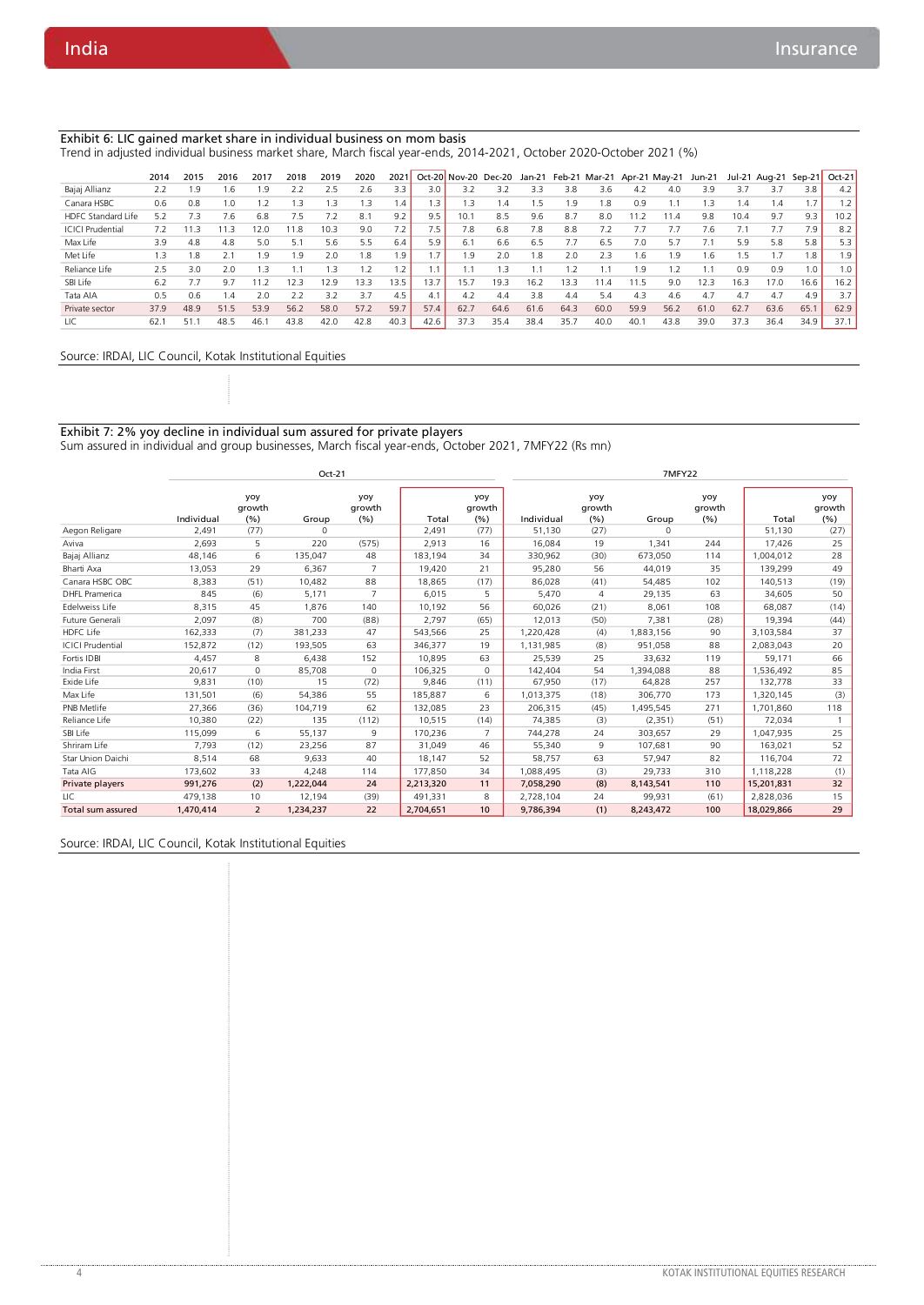#### Exhibit 8: Individual sum assured weak for the past few months Yoy growth in individual sum assured, March fiscal year-ends, October 2020-October 2021 (%)

|                              | $Oct-20$ | <b>Nov-20</b> | <b>Dec-20</b> | Jan-21 | Feb-21 | Mar-21 | Apr-21 | $May-21$ | Jun-21 | Jul-21 | Aug-21 | $Sep-21$ | $Oct-21$ |
|------------------------------|----------|---------------|---------------|--------|--------|--------|--------|----------|--------|--------|--------|----------|----------|
| Bajaj Allianz                | 77.3     | 46.1          | 88.5          | 26.3   | 20.6   | 49.9   | 71.3   | (51.3)   | (69.6) | (26.3) | (4.3)  | 16.8     | 5.6      |
| Canara HSBC                  | 61.7     | (6.1)         | (25.9)        | (10.2) | 6.8    | 39.0   | (58.8) | (23.7)   | (34.1) | (35.2) | (46.9) | (44.9)   | (51.0)   |
| <b>HDFC Life</b>             | 6.2      | (23.8)        | (23.8)        | (15.7) | (28.4) | (1.4)  | (6.4)  | (3.5)    | (13.7) | 2.7    | 2.9    | (5.0)    | (7.2)    |
| <b>ICICI Prudential Life</b> | (2.3)    | (23.0)        | (25.5)        | (25.7) | (24.6) | 17.9   | 8.1    | 4.6      | (6.5)  | (8.6)  | (35.0) | 10.1     | (11.9)   |
| India First                  | 88.6     | 53.5          | 56.8          | 103.4  | 74.9   | 170.7  | 93.7   | (49.4)   | 100.3  | 144.7  | 106.7  | 134.8    | 107.8    |
| Kotak                        | 45.8     | 12.4          | 10.5          | 13.5   | 19.6   | 40.0   | (2.8)  | (45.6)   | (30.2) | (25.8) | (0.6)  | (17.5)   | (17.7)   |
| Max Life                     | 24.7     | (15.2)        | 2.0           | 7.6    | (0.9)  | 24.1   | 17.0   | (20.7)   | (22.1) | (34.4) | (25.4) | (15.1)   | (5.7)    |
| Reliance Life                | 59.4     | 40.1          | 33.3          | 56.7   | 40.3   | 78.4   | 114.1  | (17.8)   | 7.0    | (1.9)  | (8.2)  | (24.2)   | (22.5)   |
| SBI Life                     | 9.7      | (12.1)        | (14.1)        | (5.9)  | 29.7   | 116.1  | 302.2  | 28.5     | 17.9   | 17.7   | 14.1   | 26.3     | 5.7      |
| Star Union Daichi            | 34.7     | 17.7          | 34.4          | 29.7   | 28.7   | 139.8  | 505.0  | 41.3     | 75.0   | 75.0   | 80.8   | 26.3     | 67.7     |
| Tata AIA                     | (14.0)   | (28.6)        | (25.4)        | (28.6) | (45.5) | 48.4   | (45.1) | (38.9)   | (5.7)  | 5.7    | 13.2   | 46.9     | 32.5     |
| Private sector               | 9.3      | (17.4)        | (13.6)        | (11.5) | (17.6) | 33.3   | (5.0)  | (21.1)   | (17.0) | (9.2)  | (9.1)  | 5.8      | (1.7)    |
| LIC                          | (1.2)    | (61.0)        | (3.2)         | (48.0) | 35.8   | 305.8  | 328.2  | 12.8     | 5.8    | 22.1   | 33.5   | 14.7     | 9.7      |
| Total                        | 5.9      | (39.1)        | (10.3)        | (29.7) | (4.7)  | 79.9   | 13.3   | (16.2)   | (12.6) | (2.0)  | 1.3    | 8.4      | 1.8      |

Source: IRDAI, LIC Council, Kotak Institutional Equities

Exhibit 9: Individual non-single sum assured to individual non-single premium has dropped from peak levels in 7MFY22 Individual non-single sum assured to individual non-single premium, March fiscal year-ends, 2019-2021, October 2020-October 2021 (%)

|                              | 2019 | 2020 | 2021 | $Oct-20$ | <b>Nov-20</b> | Dec-20 | Jan-21 | Feb-21 | Mar-21 | Apr-21 | $May-21$ | Jun-21 | Jul-21 | Aug-21 | $Sep-21$ | $Oct-21$ | 2020 | 2021            |
|------------------------------|------|------|------|----------|---------------|--------|--------|--------|--------|--------|----------|--------|--------|--------|----------|----------|------|-----------------|
| Bajaj Allianz                |      | 17   | 30   | 27       | 23            | 18     | 20     | 19     | 17     | 36     | 31       |        | 19     | 18     |          | 18       | 17   | 30              |
| <b>HDFC Life</b>             | 40   | 41   | 34   | 33       | 27            | 25     | 28     | 28     | 29     | 37     | 45       | 36     | 33     | 29     | 25       | 25       | 41   | 34              |
| <b>ICICI Prudential Life</b> | 33   | 41   | 43   | 41       | 41            | 36     | 34     | 34     | 32     | 63     | 64       | 42     | 35     | 31     | 29       | 29       | 41   | 43              |
| Kotak                        | 30   | 32   | 40   | 54       | 46            | 33     | 29     | 25     | 26     | 37     | 60       | 43     | 39     | 33     | 30       | 29       | 32   | 40              |
| Max Life                     | 45   | 46   | 46   | 41       | 38            | 36     | 41     | 31     | 36     | 56     | 75       | 43     | 40     | 37     | 33       | 39       | 46   | 46              |
| SBI Life                     | 14   | 14   | 13   | 14       | 12            | 10     |        | 13     | 13     | 15     | 19       | 14     |        |        |          |          | 14   | 13 <sub>1</sub> |
| Tata AIA                     | 57   | 81   | 64   | 56       | 51            | 44     | 53     | 56     | 63     | 89     | 67       | 57     | 51     | 50     | 56       | 73       | 81   | 64              |
| Private players              | 29   | 32   | 32   | 31       | 27            | 23     | 25     | 25     | 27     | 41     | 46       | 32     | 27     | 24     | 23       | 25       | 32   | 32              |
| LIC                          | 21   | 22   | 21   | 21       | 22            | 22     | 25     | 25     | 26     | 16     | 14       | 16     | 19     | 21     | 21       | 71<br>╯  | 22   |                 |
| Overall                      | 26   | 28   | 28   | 27       | 25            | 23     | 25     | 25     | 26     | 31     | 32       | 26     | 24     | 23     | 22       | 23       | 28   | 28              |

Source: IRDAI, LIC Council, Kotak Institutional Equities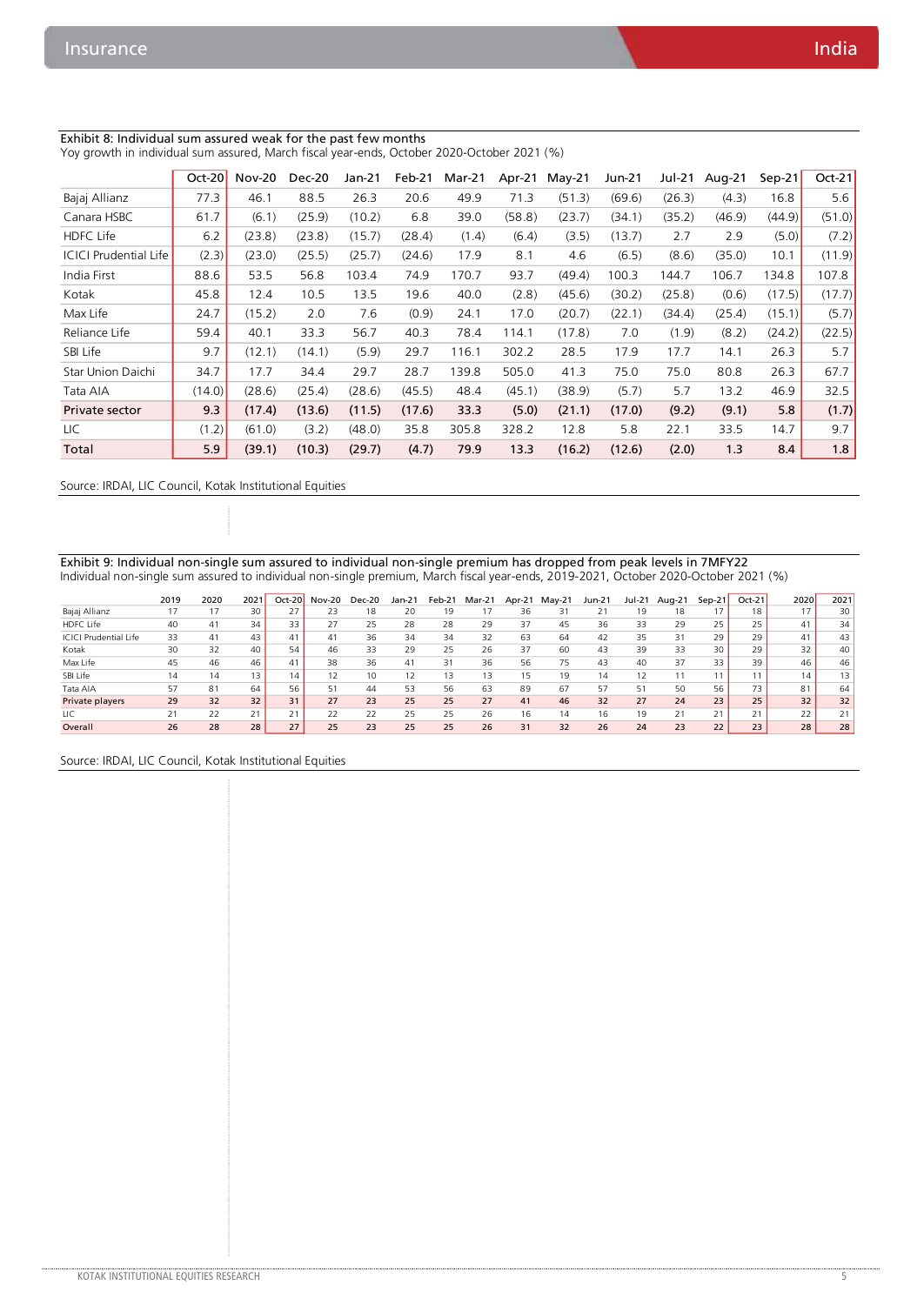|                         | Oct-20 | $Sep-21$ | $Oct-21$ | YoY (%) | MOM(%)      |
|-------------------------|--------|----------|----------|---------|-------------|
| Aegon Religare          | 26,571 | 18,321   | 16,905   | (36)    | (8)         |
| Aviva                   | 65,543 | 72,243   | 86,216   | 32      | 19          |
| Bajaj Allianz           | 54,851 | 73,614   | 81,444   | 48      | 11          |
| Bharti Axa              | 45,909 | 59,745   | 57,053   | 24      | (5)         |
| Canara HSBC Oriental    | 47,244 | 68,855   | 73,708   | 56      | 7           |
| <b>DHFL Pramerica</b>   | 34,853 | 34,107   | 36,273   | 4       | 6           |
| HDFC Life               | 69,877 | 96,181   | 96,997   | 39      | 1           |
| <b>ICICI Prudential</b> | 84,650 | 101,413  | 102,428  | 21      | 1           |
| <b>IDBI</b> Federal     | 73,037 | 92,806   | 90,855   | 24      | (2)         |
| IndiaFirst              | 44,580 | 51,492   | 47,655   | 7       | (7)         |
| Exide Life              | 37,528 | 55,844   | 56,788   | 51      | 2           |
| Edelweiss Tokio         | 52,090 | 80,891   | 70,577   | 35      | (13)        |
| Max Life                | 76,840 | 84,923   | 82,768   | 8       | (3)         |
| Reliance                | 42,827 | 53,638   | 56,693   | 32      | 6           |
| SBI                     | 55,361 | 73,500   | 73,747   | 33      | $\mathbf 0$ |
| Shriram                 | 15,149 | 21,697   | 17,639   | 16      | (19)        |
| <b>Star Union</b>       | 64,839 | 77,429   | 76,443   | 18      | (1)         |
| Tata AIA                | 71,941 | 92,193   | 80,654   | 12      | (13)        |
| LIC                     | 13,959 | 15,604   | 14,914   | 7       | (4)         |

Exhibit 10: Ticket size increased yoy for almost all players in September 2021 Average policy size in individual non-single segment, October 2020-October 2021 (Rs)

Source: IRDAI, LIC Council, Kotak Institutional Equities

#### Exhibit 11: Sharp rise in ticket size in FY2022YTD Average policy-size in individual non-single segment, 2009-2021, 7MFY22 (Rs)

|                         | 2009   | 2010   | 2011   | 2012   | 2013   | 2014   | 2015   | 2016   | 2017   | 2018   | 2019      | 2020      | 2021      | <b>7MFY22</b> |
|-------------------------|--------|--------|--------|--------|--------|--------|--------|--------|--------|--------|-----------|-----------|-----------|---------------|
| Bajaj Allianz           | 15,024 | 14,598 | 12,566 | 13,428 | 17,151 | 22,216 | 26,857 | 28,170 | 37,066 | 45,448 | 59,829    | 61,716    | 57,782    | 71,884        |
| Exide                   | 17,861 | 21,622 | 23,311 | 26,221 | 24,704 | 25,014 | 26,214 | 24,594 | 31,413 | 31,855 | 33,309    | 35,057    | 39,502    | 51,201        |
| Reliance Life           | 13,796 | 13.713 | 10.704 | 10,330 | 12.951 | 19,145 | 25,145 | 24,544 | 25,380 | 33,636 | 39,470    | 43.677    | 47.493    | 51,316        |
| SBI Life                | 33,625 | 30,880 | 37,099 | 25,266 | 27,315 | 27.499 | 28,103 | 34,098 | 47,109 | 54,929 | 55,119    | 63,293    | 62,033    | 67,727        |
| Tata AIA                | 13,839 | 16,255 | 17,537 | 22,368 | 20,144 | 20,810 | 32,577 | 44,411 | 57,204 | 62,780 | 58,562    | 55,740    | 73,557    | 79,275        |
| HDFC Life               | 24,941 | 37,201 | 46,297 | 43,584 | 39,559 | 34,811 | 43,839 | 38,211 | 42,345 | 45,244 | 48,226    | 66,213    | 70,782    | 85,353        |
| <b>ICICI Prudential</b> | 19,686 | 29,081 | 28,462 | 27,533 | 34,570 | 41,948 | 72,582 | 88,373 | 94,759 | 93,116 | 81,627    | 87,093    | 81,919    | 91,848        |
| Aviva                   | 18,057 | 29,427 | 30,961 | 28,200 | 30,032 | 29,012 | 39,995 | 42,580 | 57,923 | 70,440 | 58,979    | 59,093    | 72,182    | 78,488        |
| Max Life                | 13,198 | 16,546 | 20,869 | 25,973 | 29,564 | 32,999 | 38,909 | 44,569 | 51,057 | 55,836 | 58,961    | 66,634    | 73,855    | 79,295        |
| Sahara Life             | 8,230  | 9.008  | 7,952  | 6,540  | 5,969  | 7,397  | 6,534  | 8,780  | 11,782 | 14,072 | <b>NA</b> | <b>NA</b> | <b>NA</b> | <b>NA</b>     |
| Shriram Life            | 16,928 | 21,982 | 18,767 | 12,897 | 12,700 | 13,627 | 13,727 | 13,815 | 18,820 | 17,382 | 16,177    | 16,755    | 17,408    | 19,373        |
| Bharti Axa Life         | 14,229 | 24,840 | 20,868 | 19,952 | 22.030 | 29,960 | 40,491 | 40.464 | 39,017 | 40.695 | 31,197    | 30,751    | 51,393    | 55,132        |
| Future Generali Life    | 12,903 | 13,308 | 10,859 | 15,566 | 13,673 | 16,842 | 34,786 | 42,945 | 44,659 | 19.704 | 52,334    | 56,435    | 66.423    | 71,361        |
| <b>IDBI Federal</b>     | 29,239 | 35,271 | 28,082 | 25,994 | 21,763 | 24,845 | 29,066 | 30.856 | 36,158 | 40.836 | 37,808    | 62,455    | 74.844    | 87,225        |
| Canara HSBC             | 82,635 | 62,624 | 62,372 | 66,162 | 49.016 | 54,072 | 53,981 | 57.487 | 67,193 | 78,115 | 67,484    | 64,492    | 56,927    | 69,860        |
| Aegon Religare          | 12,910 | 32,576 | 28,402 | 25,374 | 22,015 | 26,883 | 36,630 | 28,475 | 22,807 | 24,278 | 25,362    | 31,686    | 23,428    | 14,318        |
| Pramerica               | 12,102 | 18,645 | 19,021 | 13,525 | 13,134 | 16,897 | 25,838 | 27,324 | 28,332 | 37,979 | 37,016    | 39,923    | 39,102    | 43,321        |
| Star Union Dai-ichi     | 29,220 | 29,529 | 30,483 | 19,333 | 18,608 | 27,033 | 39,855 | 41,301 | 50,424 | 50,941 | 54,921    | 71,746    | 69,925    | 75,622        |
| <b>Private Total</b>    | 18,686 | 21,005 | 21,851 | 21,956 | 25,296 | 28,345 | 36,669 | 39,193 | 48,008 | 52,943 | 54,067    | 60,977    | 63,228    | 71,207        |
| LIC                     | 5,885  | 7.169  | 7,595  | 8,649  | 7,983  | 8,180  | 10,516 | 10,399 | 11,718 | 12,510 | 12,710    | 13,904    | 13,799    | 16,593        |
| <b>Grand Total</b>      | 9,942  | 11,208 | 11,000 | 11,142 | 10,865 | 11,312 | 16,403 | 16,969 | 20,341 | 22,549 | 23,385    | 25,326    | 26,527    | 32,370        |

#### Source: IRDAI, LIC Council, Kotak Institutional Equities

#### Exhibit 12: Strong revival in equity inflows over the past few months MF inflows (net), March fiscal year-ends, September 2019-September 2021(%)

|                              |         |       |      |       |       |     |                   | Sep-19 Oct-19 Nov-19 Dec-19 Jan-20 Feb-20 Mar-20 Apr-20 May-20 Jun-20 Jul-20 Aug-20 Sep-20 Oct-20 Nov-20 Dec-20 Jan-21 Feb-21 Mar-21 Apr-21 May-21 Jun-21 Jul-21 Aug-21 Sep-21 |     |       |      |       |       |      |       |       |       |       |       |     |       |     |       |     |       |
|------------------------------|---------|-------|------|-------|-------|-----|-------------------|--------------------------------------------------------------------------------------------------------------------------------------------------------------------------------|-----|-------|------|-------|-------|------|-------|-------|-------|-------|-------|-----|-------|-----|-------|-----|-------|
| Equity-oriented inflows      | 46      |       | (32) | -32   |       |     | 96                | 44                                                                                                                                                                             | 35  | (20)  | (63) | (56)  | (27)  | (64) | (164) | (167) | (144) | (131) | 96    | 28  | 104   | 69  | 239   | 199 | 111   |
| Liquid/ Money Market         | (1.407) | 932   | -69  | (712) | 597   |     | $(438)$ $(1,100)$ | 688                                                                                                                                                                            | 619 | (442) | 141  | (158) | (660) | 196  | (84)  | 51    | (453) | 173   | (194) | 415 | (454) |     |       | (7) | (484) |
| <b>FTFs</b>                  |         |       |      | 128   |       | 183 | 67                |                                                                                                                                                                                | 2Δ  | 47    | 139  | 29    | 45    | (22) |       |       |       | 29    | 64    | 44  | 69    |     |       | 105 | 112   |
| Others (bal. fig: most debt) | (171)   | 292   | 477  | (67)  | 510   | 139 | (1.190)           | (285)                                                                                                                                                                          | -30 | 488   | 682  | 40    | 121   | 876  | 518   | 74    | 169   | (90)  | (263) | 443 | (105) |     | 510   | 33  | (212) |
| Total                        | (1.518) | 1.335 | 544  | (618) | 1.201 |     | $(20)$ $(2,127)$  | 460                                                                                                                                                                            | 708 | 73    | 898  | (146) | (521) | 986  | 272   | 30    | (356) | (18)  | (297) | 929 | (386) | 153 | 1.143 | 330 | (473) |

#### Source: AMFI, Kotak Institutional Equities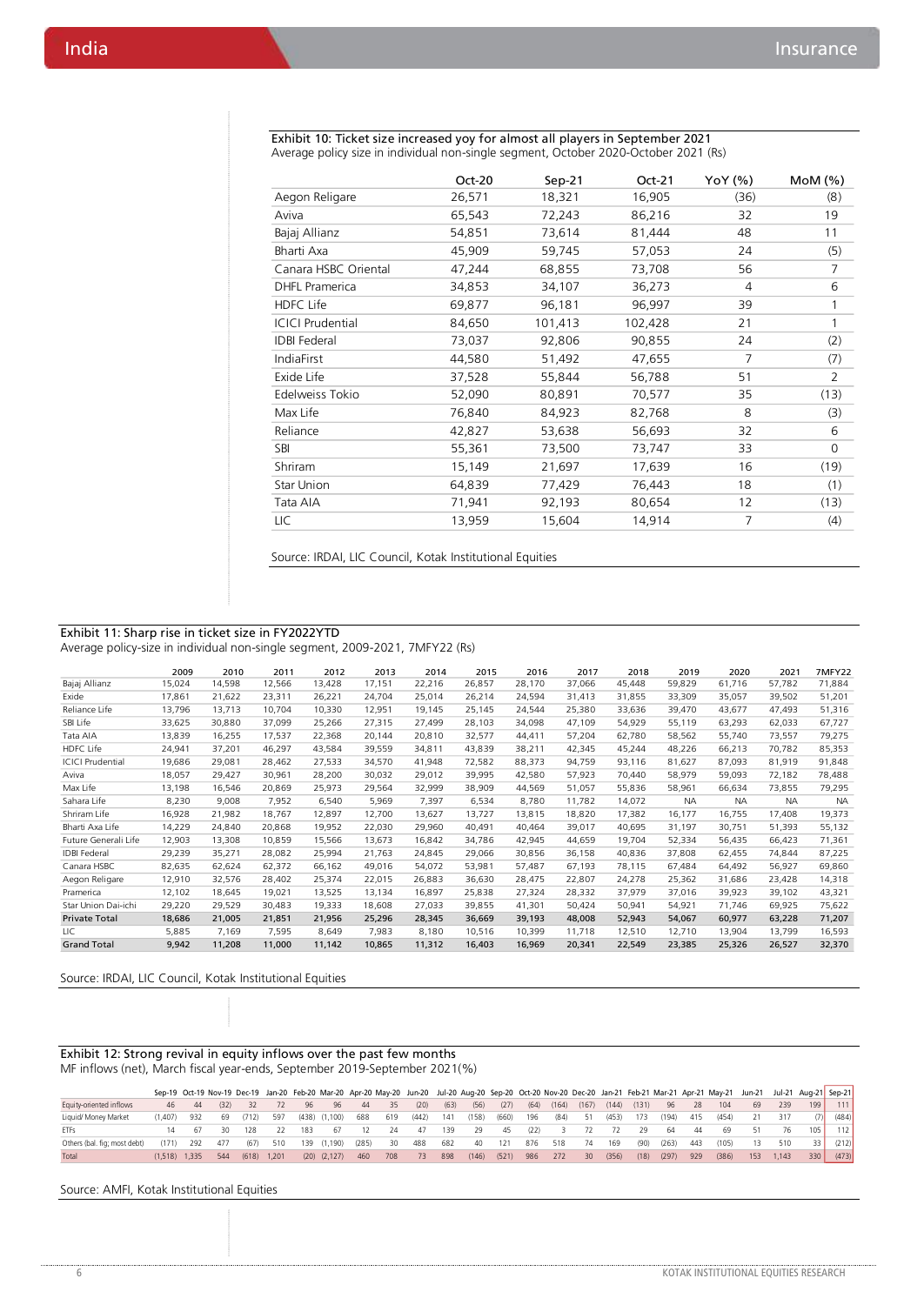# Share of single premium at 46% in October 2021

#### Exhibit 13: Share of single premium down mom

Share of single premium to total premium, March fiscal year-ends, October 2020-October 2021 (%)

|                         | Oct-20                   | <b>Nov-20</b> | <b>Dec-20</b> | Jan-21 | Feb-21 | Mar-21 | Apr-21 | $Mav-21$ | Jun-21 | Jul-21 | Aug-21 | $Sen-21$ | $Oct-21$ |
|-------------------------|--------------------------|---------------|---------------|--------|--------|--------|--------|----------|--------|--------|--------|----------|----------|
| Bajaj Allianz           | 72                       | 50            | 57            | 48     | 60     | 61     | 57     | 44       | 61     | 57     | 45     | 70       | 41       |
| <b>HDFC Life</b>        | 67                       | 63            | 64            | 59     | 66     | 64     | 68     | 61       | 66     | 67     | 62     | 74       | 64       |
| <b>ICICI Prudential</b> | 38                       | 43            | 35            | 46     | 42     | 41     | 54     | 48       | 28     | 40     | 41     | 42       | 50       |
| Kotak Life              | 48                       | 56            | 41            | 47     | 51     | 40     | 66     | 61       | 45     | 50     | 44     | 36       | 44       |
| Max Life                | 32                       | 34            | 30            | 26     | 27     | 28     | 34     | 40       | 33     | 34     | 35     | 35       | 37       |
| Reliance Life           | $\overline{\phantom{1}}$ | 3             |               | 5      | 4      | 6      | 6      | 6        | 6      | 4      | 4      | 3        | 4        |
| SBI Life                | 50                       | 43            | 31            | 36     | 46     | 41     | 58     | 56       | 59     | 39     | 47     | 55       | 37       |
| Private sector          | 50                       | 47            | 40            | 41     | 46     | 42     | 55     | 51       | 47     | 45     | 44     | 54       | 46       |
| <b>LIC</b>              | 84                       | 81            | 78            | 79     | 79     | 81     | 73     | 84       | 89     | 79     | 85     | 85       | 81       |
| Total                   | 73                       | 68            | 63            | 64     | 65     | 67     | 64     | 73       | 78     | 65     | 72     | 72       | 68       |

Source: IRDAI, LIC Council, Kotak Institutional Equities

#### Exhibit 14: Private players lost market share on mom basis in group business Market share in group business, March fiscal year-ends, October 2020-October 2021 (%)

|                         | $Oct-20$        | Nov-20 | Dec-20 | Jan-21 | Feb-21 | Mar-21 |      | Apr-21 May-21   | <b>Jun-21</b> | Jul-21 | Aug-21 | $Sep-21$        | $Oct-21$         |
|-------------------------|-----------------|--------|--------|--------|--------|--------|------|-----------------|---------------|--------|--------|-----------------|------------------|
| Bajaj Allianz           | 4.0             | 1.7    | 3.2    | 2.3    | 3.3    | 3.0    | 5.7  | $\mathsf{I}$ .4 | 1.7           | 3.5    | 1.3    | 3.8             | 1.8 <sub>1</sub> |
| <b>HDFC Life</b>        | 7.4             | 6.2    | 6.7    | 6.5    | 8.2    | 5.9    | 13.3 | 4.7             | 4.0           | 9.4    | 4.3    | 8.9             | 7.9              |
| <b>ICICI Prudential</b> | 3.3             | 3.5    | 5.3    | 3.2    | 5.7    | 3.2    | 4.6  | 2.9             | 2.7           | 4.1    | 2.8    | 2.8             | 3.2              |
| Kotak Life              | 1.3             | 1.2    | 2.0    | 2.0    | 2.1    | 2.2    | 2.8  | 1.0             | 0.5           | 1.4    | 1.5    | 1.9             | 2.5              |
| Max Life                | 0.4             | 0.5    | 0.5    | 0.5    | 0.5    | 0.5    | 1.0  | 0.4             | 0.2           | 0.5    | 0.4    | 0.4             | 0.7              |
| Reliance Life           | 0.1             | 0.4    | 0.2    | 0.1    | 0.1    | 0.2    | 0.0  | 0.1             | 0.0           | 0.4    | 0.1    | 0.1             | 0.1              |
| SBI Life                | 5.2             | 4.1    | 3.3    | 4.2    | 4.5    | 3.0    | 8.7  | 3.1             | 3.8           | 3.8    | 4.2    | 6.0             | 2.8              |
| Private sector          | 25 <sup>1</sup> | 24     | 26     | 23     | 29     | 21     | 46   | 19              | 16            | 28     | 18     | 30 <sup>1</sup> | 24               |
| LIC                     | 75              | 76     | 74     | 77     | 71     | 79     | 54   | 81              | 84            | 72     | 82     | 70              | 76               |

Source: IRDAI, LIC Council, Kotak Institutional Equities

#### Exhibit 15: SBI Life and ICICI Prudential Life trade at discount to other life insurers Valuation comparison for life insurers, March fiscal year-ends, 2021-2024E

|                       | Market     |      |       |         |     |                        |     |                        |                |  | <b>EVOP CAGR</b> |                        |     |                        |              |     |    |  |                        |                |      |     |    |                    |                        |    |  |                        |                 |
|-----------------------|------------|------|-------|---------|-----|------------------------|-----|------------------------|----------------|--|------------------|------------------------|-----|------------------------|--------------|-----|----|--|------------------------|----------------|------|-----|----|--------------------|------------------------|----|--|------------------------|-----------------|
|                       |            | FV   | Price | cap.    |     | Embedded value (Rs bn) |     |                        | VNB margin (%) |  |                  | Price/EV (X)           |     |                        | Price/VNB(X) |     |    |  | $(2021 - 24E)$         | Price/EVOP (X) |      |     |    | Operating RoEV (%) |                        |    |  |                        |                 |
|                       | Rating     | (Rs) | (Rs)  | (Rs bn) |     |                        |     | 2021 2022E 2023E 2024E |                |  |                  | 2021 2022E 2023E 2024E |     | 2021 2022E 2023E 2024E |              |     |    |  | 2021 2022E 2023E 2024E |                | (96) |     |    |                    | 2021 2022E 2023E 2024E |    |  | 2021 2022E 2023E 2024E |                 |
| HDFC Life             | <b>BUY</b> | 825  | 703   | .423    | 266 | 315                    | 405 | 479                    | 26             |  |                  |                        |     | 45                     |              | 3 O | 65 |  |                        |                |      |     |    |                    |                        |    |  |                        | 18 <sup>1</sup> |
| ICICI Prudential Life | <b>BUY</b> | 775  | 655   | 942     | 291 | 332                    | 383 | 442                    | つち             |  |                  |                        |     | 2.8                    | 2.5          |     | 58 |  |                        |                |      |     | 28 | 18                 |                        | 15 |  | 16                     | 16              |
| Max FS                | <b>BUY</b> | 225  | 1.000 | 345     | 118 | 140                    | 168 | 201                    | つち             |  | 26.              | 26.                    |     |                        | 2.9          |     | 38 |  |                        |                |      | 26. |    | 16                 |                        | 19 |  |                        | 211             |
| SBI Life              | <b>BUY</b> | .525 |       | . 201   | 334 | 389                    | 462 | 549                    |                |  |                  |                        | 3.b |                        |              |     |    |  |                        |                |      |     |    |                    |                        |    |  | 10                     | 19              |

Source: Company, Bloomberg, Kotak Institutional Equities estimates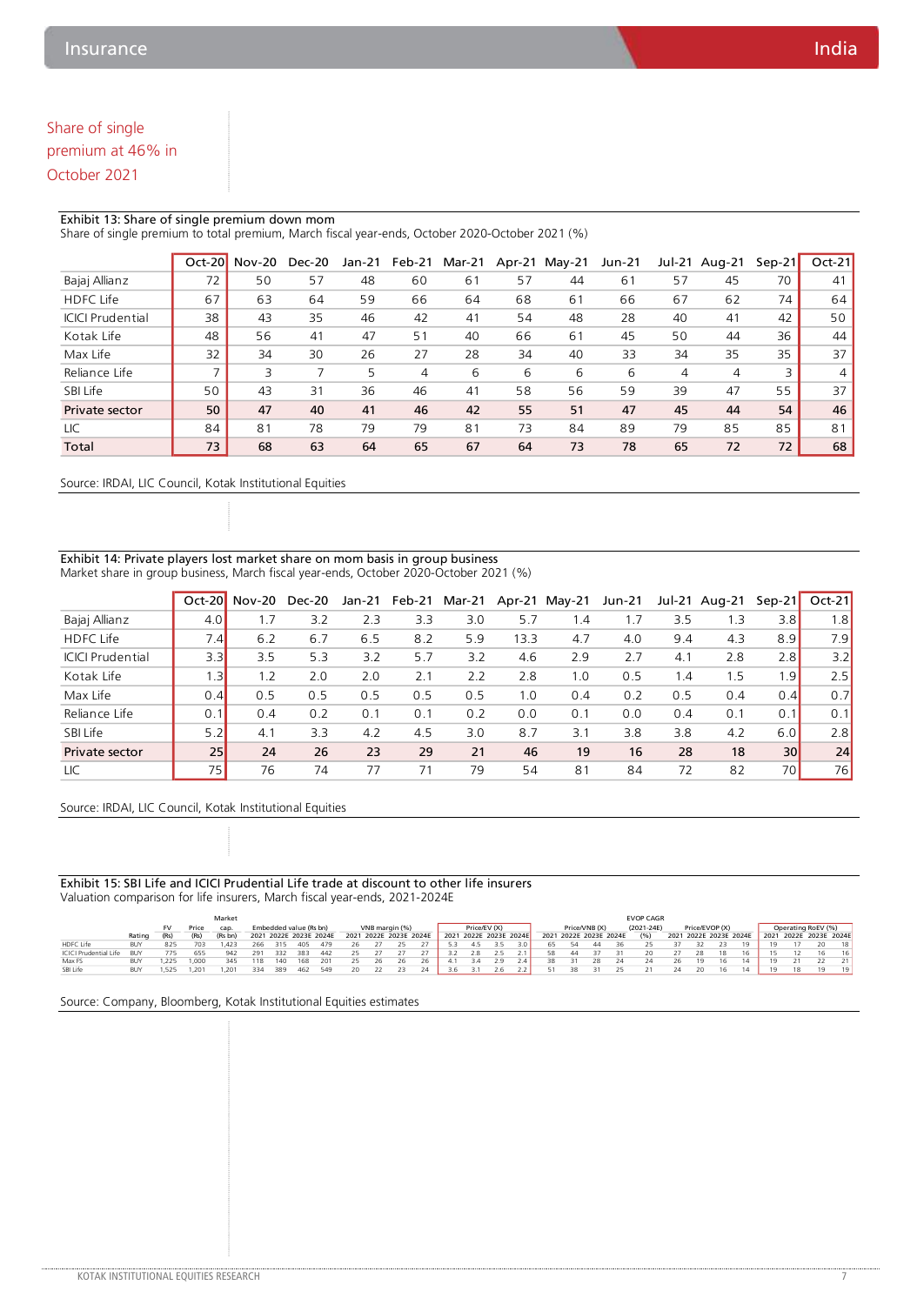

#### Ratings and other definitions/identifiers

#### Definitions of ratings

BUY. We expect this stock to deliver more than 15% returns over the next 12 months.

ADD. We expect this stock to deliver 5-15% returns over the next 12 months.

REDUCE. We expect this stock to deliver -5-+5% returns over the next 12 months.

SELL. We expect this stock to deliver <-5% returns over the next 12 months.

Our Fair Value estimates are also on a 12-month horizon basis.

Our Ratings System does not take into account short-term volatility in stock prices related to movements in the market. Hence, a particular Rating may not strictly be in accordance with the Rating System at all times.

#### Other definitions

Coverage view. The coverage view represents each analyst's overall fundamental outlook on the Sector. The coverage view will consist of one of the following designations: Attractive, Neutral, Cautious.

#### Other ratings/identifiers

NR = Not Rated. The investment rating and fair value, if any, have been suspended temporarily. Such suspension is in compliance with applicable regulation(s) and/or Kotak Securities policies in circumstances when Kotak Securities or its affiliates is acting in an advisory capacity in a merger or strategic transaction involving this company and in certain other circumstances.

CS = Coverage Suspended. Kotak Securities has suspended coverage of this company.

NC = Not Covered. Kotak Securities does not cover this company.

RS = Rating Suspended. Kotak Securities Research has suspended the investment rating and fair value, if any, for this stock, because there is not a sufficient fundamental basis for determining an investment rating or fair value. The previous investment rating and fair value, if any, are no longer in effect for this stock and should not be relied upon.

NA = Not Available or Not Applicable. The information is not available for display or is not applicable.

NM = Not Meaningful. The information is not meaningful and is therefore excluded.